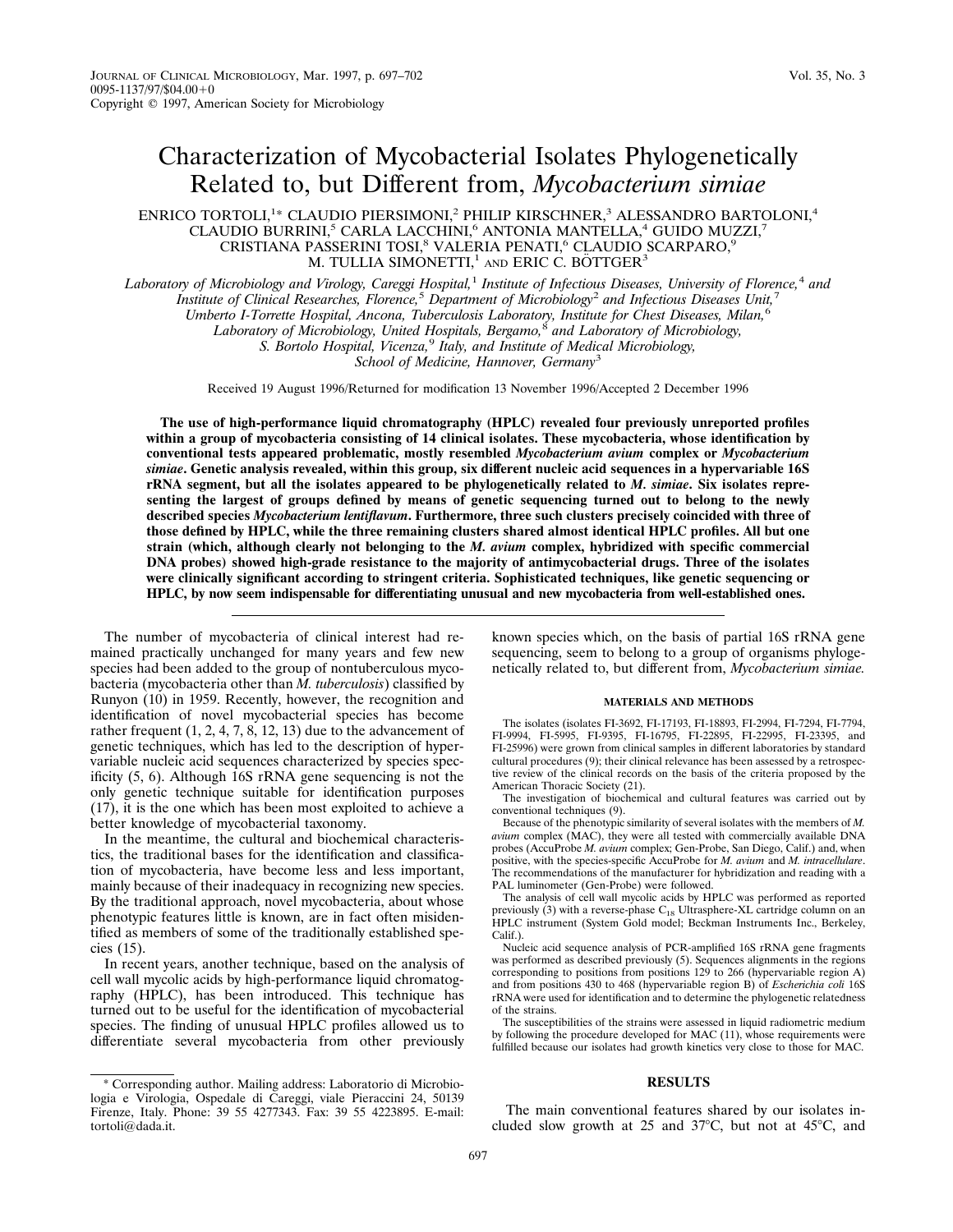## 698 TORTOLI ET AL. J. CLIN. MICROBIOL.

| Test                                            | $\mathbf{A}$ | B      | $\mathsf{C}$ | D      | E      | F      |  |
|-------------------------------------------------|--------------|--------|--------------|--------|--------|--------|--|
| Niacin                                          |              |        |              |        |        |        |  |
| Nitrate reduction                               |              |        |              |        |        |        |  |
| Thermostable catalase                           |              | $+/-$  |              |        |        |        |  |
| <b>B-Glucosidase</b>                            |              |        |              |        |        |        |  |
| Tween 80 hydrolysis (10 days)                   |              |        |              |        |        |        |  |
| Tellurite reduction                             |              |        |              |        |        |        |  |
| Arylsulfatase (3 days)                          |              |        |              |        |        |        |  |
| Urease                                          | $+/-$        |        |              |        |        |        |  |
| Catalase (over 45 mm of foam)                   | $-$ /+       | $+/-$  |              |        |        |        |  |
| Photochromogenicity                             | v            |        |              |        |        |        |  |
| Scotochromogenicity                             |              |        |              |        |        |        |  |
| Growth at 25°C                                  |              |        | $\! +$       |        |        |        |  |
| Growth at 37°C                                  |              |        |              |        |        |        |  |
| Growth at $45^{\circ}$ C                        |              |        |              |        |        |        |  |
| Growth on MacConkey agar                        | v            |        |              |        |        |        |  |
| Growth rate                                     | Slow         | Slow   | Slow         | Slow   | Slow   | Slow   |  |
| Colonial morphology                             | V            | Smooth | V            | Smooth | Smooth | Smooth |  |
| Tolerance to:                                   |              |        |              |        |        |        |  |
| $p$ -Nitrobenzoate (500 µg/ml)                  | $^+$         | $^+$   | $^+$         | $^{+}$ |        |        |  |
| NaCl $(5\%)$                                    |              |        |              |        |        |        |  |
| Thiophene-2-carboxylic hydrazide $(5 \mu g/ml)$ | +            |        | ┿            | $^{+}$ |        |        |  |
| Thiacetazone $(10 \mu g/ml)$                    | $^+$         |        | $^+$         | $^+$   |        |        |  |
| Hydroxylamine $(500 \mu g/ml)$                  |              |        |              |        |        |        |  |
| Isoniazid (1 μg/ml)                             |              |        |              |        |        |        |  |
| Oleate $(250 \text{ µg/ml})$                    |              | $^+$   |              |        |        |        |  |

TABLE 1. Comparison of results of conventional biochemical, cultural and inhibition tests for 14 isolates arranged on the basis of their 16S rRNA sequences*<sup>a</sup>*

*a* v, variable;  $+/-$ , prevalently positive;  $-/+$ , prevalently negative (in the different isolates present in each grouping). A, isolates FI-7294, FI-3692, FI-7794, FI-5995, FI-9395, and FI-25996; B, isolates FI-17193, FI-18893, and FI-2994; C, isolates FI-9994 and FI-22995; D, isolate FI-23395; E, isolate FI-22895; F, isolate FI-16795.

negative results in biochemical tests for niacin and nitrate reduction and the 3-day arylsulfatase test. Major differences within the group concerned pigmentation (scotochromogenic, photochromogenic, and nonchromogenic strains were present), urease, and tellurite reduction (Table 1).

On the basis of such test results, the best-likelihood identifications, with proper software (19), were MAC or *M. simiae* in the majority of cases, but several patterns were also compatible with the newly described species *M. interjectum.*

All but one of the isolates (isolate FI-16795) gave a negative result with the AccuProbe MAC test; however, this one did not hybridize with species-specific probes for *M. avium* and *M. intracellulare*, thus behaving as a MAIX strain (20).

Partial 16S rRNA sequencing revealed that all of the isolates shared the same sequence within the hypervariable region B, which was characterized by a short helix 18. This sequence is identical to that of *M. simiae* and of the recently described species *M. intermedium* and *M. interjectum* (8, 12). The sequence alignments in region A showed six different and novel sequences within the investigated isolates (Fig. 1); three of the sequences were shared by six isolates (isolates FI-7294, FI-3692, FI-7794, FI-5995, FI-9395, and FI-25996), three isolates (isolates FI-17193, FI-18893, and FI-2994), and two isolates (isolates FI-9994 and FI-22995), respectively; the remaining three sequences were presented by only one strain each.

The most frequent of such sequences turned out to be identical to that from the very recently described new species *M. lentiflavum* (14), and the six strains were assigned to this species.

Four different lipid profiles were detected by HPLC (Fig. 2), and they were presented by nine, three, and two single isolates, respectively. The more common HPLC pattern closely resembled those of *M. simiae* and *M. genavense* (Fig. 2, phenotype i). Of the other patterns, two were clearly different from any other pattern reported previously (Fig. 2, phenotypes ii and iv), while

the last pattern presented some resemblance to that of MAC (Fig. 2, phenotype iii).

As a group, all but one of the isolates were resistant to the majority of antimicrobial agents tested, with rifabutin appearing to be the most active; quinolone MICs for three of the isolates were very high (Table 2).

The review of records of patients from which isolates were obtained revealed a large variety of sources and clinical situations; human immunodeficiency virus infection was the underlying condition in two patients (Table 3). A rigorous reexamination of clinical and microbiological data according to the stringent criteria set forth by the American Thoracic Society (21) permitted us to ascertain the clinical significance of the mycobacteria isolated from three patients.

Patient 1. A 6-year-old girl developed over several days a local swelling at the right mandibular edge. The swelling showed no improvement after 4 weeks of antibiotic and mild steroid therapy. The child was living in an urban area and had not received *M. bovis* BCG vaccination; neither she nor her family had remarkable medical histories. On hospital admission three lymph nodes were palpable, with the largest one measuring 2 by 3 cm; an ultrasonic scan revealed abscess formation in all of them. Routine laboratory investigations and chest film were normal; skin tests with standard tuberculin antigens and antigens of mycobacteria other than *M. tuberculosis* gave weakly positive results, with a slightly more evident reaction against *M. avium*. Chemotherapy with rifampin and clarithromycin was started, and a surgical excision was performed 3 weeks later; at that time a pronounced abscess had formed in the lymph node. Acid-fast bacilli were seen in the pus, and the culture of tissue fragments yielded a slowly growing nonpigmented mycobacterium (isolate 7 in Table 3).

**Patient 2.** A 58-year-old man with a history of rheumatoid arthritis was hospitalized because of complaints of painful tenderness in small joints, low-grade fever, and weight loss. A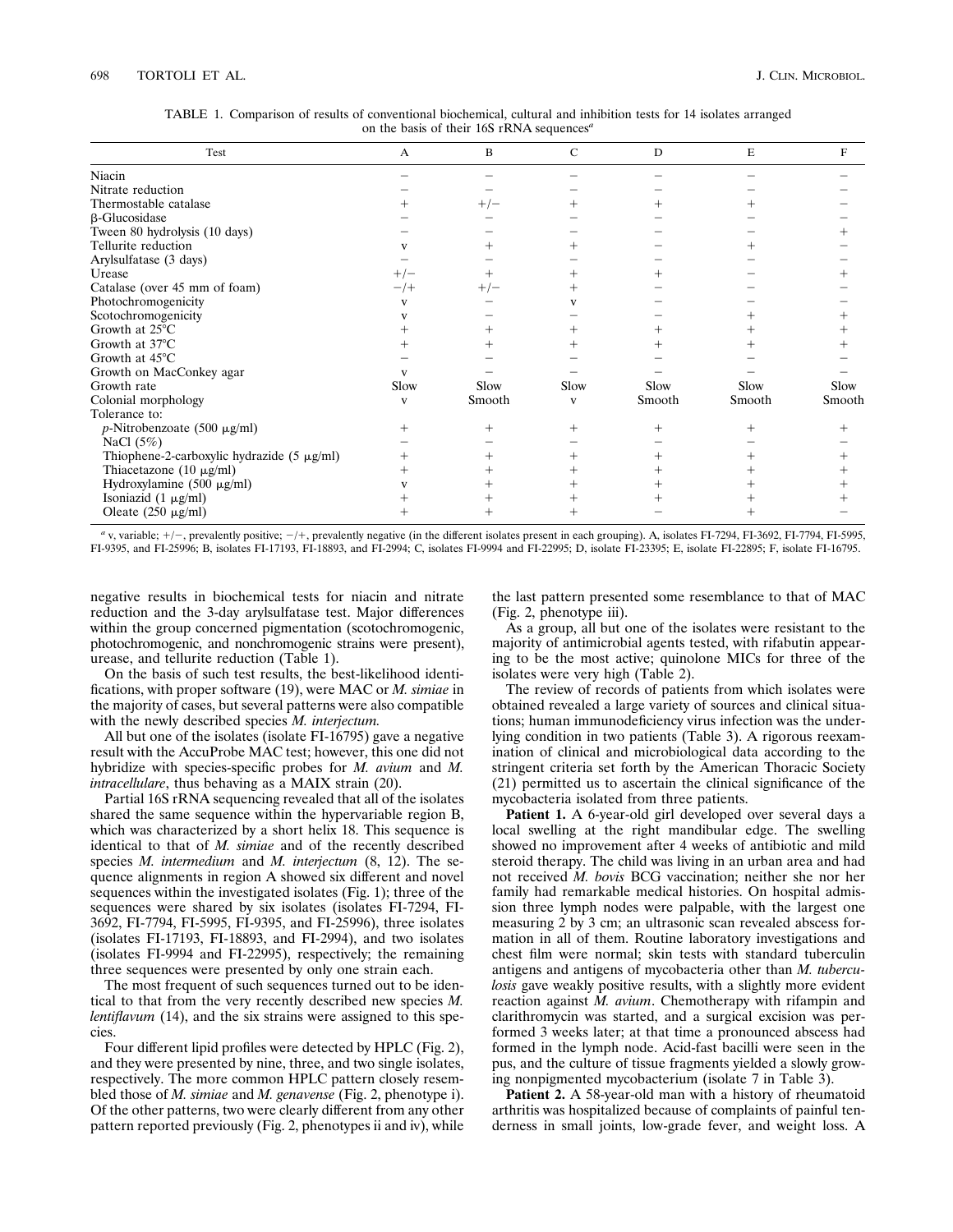FIG. 1. Alignment

are

genotype B,isolates

FI-17193,

FI-18893, and

FI-2994;

indicated; dashes

of selected

mycobacterial

indicate deletions, and dots

 16SrRNA

indicate

identity.

genotype C, isolates

 Thefirst sequences

within

hypervariable

nucleotide

FI-9994, and

FI-22995;

 genotype D,isolate

FI-23395;

 genotype E,isolate corresponds

 to *E. coli* 16SrRNA  region A.The

sequence of *M.*

 *tuberculosis*

was

position 129 (genotype

 A,isolates used as the

reference

sequence.

FI-7294,

FI-22895; and

 genotype F,isolate

FI-3692,

FI-7794,

FI-5995,

FI-16795).

FI-9395, and

FI-25996;

Nucleotides

different

 from those of *M.*

 *tuberculosis*

| de la propriétation de la propriétation de la propriétation de la propriétation de la propriétation de la propriétation de la propriétation de la propriétation de la propriétation de la propriétation de la propriétation de<br>ode international and an international and an international and There is a whole contract and an international and an international model<br>he seems to the third to the third the third the third the third the company to the third the third the third the third the third the third the third the third the third the third the third the third the third the third th<br>he seems to the third that the third the third the third the third of the third the seeds the third the third the third the third the third the third the third the seeds of the third the third the third the third the third<br>de de de la production de la production de la production de la production de la production de la production de la production de la production de la production de la production de la production de la production de la produc<br>and the statement of the statement of the statement of the statement of the statement of the statement of the statement of the statement of the statement of the statement of the statement of the statement of the statement<br>All the third to the third the third the third the third the third TIM 500 third of third the third the third Times that the third the third the third the third the third the third the third the third the third the third | and the simulation of the simulation of the simulation of the simulation and simulation of the simulation of the simulation of the simulation of the simulation of the simulation of the simulation of the simulation of the s |
|----------------------------------------------------------------------------------------------------------------------------------------------------------------------------------------------------------------------------------------------------------------------------------------------------------------------------------------------------------------------------------------------------------------------------------------------------------------------------------------------------------------------------------------------------------------------------------------------------------------------------------------------------------------------------------------------------------------------------------------------------------------------------------------------------------------------------------------------------------------------------------------------------------------------------------------------------------------------------------------------------------------------------------------------------------------------------------------------------------------------------------------------------------------------------------------------------------------------------------------------------------------------------------------------------------------------------------------------------------------------------------------------------------------------------------------------------------------------------------------------------------------------------------------------------|--------------------------------------------------------------------------------------------------------------------------------------------------------------------------------------------------------------------------------|
|                                                                                                                                                                                                                                                                                                                                                                                                                                                                                                                                                                                                                                                                                                                                                                                                                                                                                                                                                                                                                                                                                                                                                                                                                                                                                                                                                                                                                                                                                                                                                    |                                                                                                                                                                                                                                |
|                                                                                                                                                                                                                                                                                                                                                                                                                                                                                                                                                                                                                                                                                                                                                                                                                                                                                                                                                                                                                                                                                                                                                                                                                                                                                                                                                                                                                                                                                                                                                    |                                                                                                                                                                                                                                |
|                                                                                                                                                                                                                                                                                                                                                                                                                                                                                                                                                                                                                                                                                                                                                                                                                                                                                                                                                                                                                                                                                                                                                                                                                                                                                                                                                                                                                                                                                                                                                    |                                                                                                                                                                                                                                |
|                                                                                                                                                                                                                                                                                                                                                                                                                                                                                                                                                                                                                                                                                                                                                                                                                                                                                                                                                                                                                                                                                                                                                                                                                                                                                                                                                                                                                                                                                                                                                    |                                                                                                                                                                                                                                |
|                                                                                                                                                                                                                                                                                                                                                                                                                                                                                                                                                                                                                                                                                                                                                                                                                                                                                                                                                                                                                                                                                                                                                                                                                                                                                                                                                                                                                                                                                                                                                    |                                                                                                                                                                                                                                |
|                                                                                                                                                                                                                                                                                                                                                                                                                                                                                                                                                                                                                                                                                                                                                                                                                                                                                                                                                                                                                                                                                                                                                                                                                                                                                                                                                                                                                                                                                                                                                    |                                                                                                                                                                                                                                |
|                                                                                                                                                                                                                                                                                                                                                                                                                                                                                                                                                                                                                                                                                                                                                                                                                                                                                                                                                                                                                                                                                                                                                                                                                                                                                                                                                                                                                                                                                                                                                    |                                                                                                                                                                                                                                |



FIG. 2. Comparison of representative HPLC phenotypes of 14 isolates investigated with the phenotypes of *M. simiae* and *M. genavense*. IS, internal standard (phenotype i, isolates FI-7294, FI-3692, FI-7794, FI-5995, FI-9395, FI-25997, FI-9994, FI-22995, and FI-23395; phenotype ii, isolates FI-17193, FI-18893, and FI-2994; phenotype iii, isolate FI-22895; and phenotype iv, isolate FI-16795).

chest computed tomography scan revealed two small infiltrates in the upper lobe of the left lung and a pleural effusion. A standard tuberculin test was strongly positive. No bacterial pathogen was grown from sputum, bronchial secretions, or pleural fluid. Histopathological examination of a pleural biopsy specimen showed noncaseating granulomas with central necrosis and Langerhans giant cells; no acid-fast bacilli were seen. Routine cultures for mycobacteria gave negative results; however, on biphasic medium (Septi-Chek AFB; Becton Dickinson, Cockeysville, Md.) the pleural biopsy specimen yielded slowly growing nonpigmented mycobacteria (isolate 11 in Table 3) by the third week. On the basis of histological and microbiological results, empirical therapy with isoniazid, rifabutin, ethambutol, and pyrazinamide was started. After 4 months of therapy, the patient was stationary, and no significant reduction of lung infiltrates and pleural effusion was shown by computed tomography scan.

Patient 3. A 4-year-old girl was first hospitalized with a clinical and radiological picture of bronchopneumonia, which cleared up after 2 weeks of antimicrobial treatment, at which time she was released from the hospital. Fifteen days later a local swelling appeared at the right submandibular region. Serological (including tests for toxoplasmosis and mononucleosis), biochemical, and hematological data, except for erythrocyte sedimentation rate (50 mm/h), were normal; the tuberculin test was positive. An unspecified antimicrobial therapy given at home was ineffective, and the child was hospitalized again. Physical examination revealed a lightly aching volumi-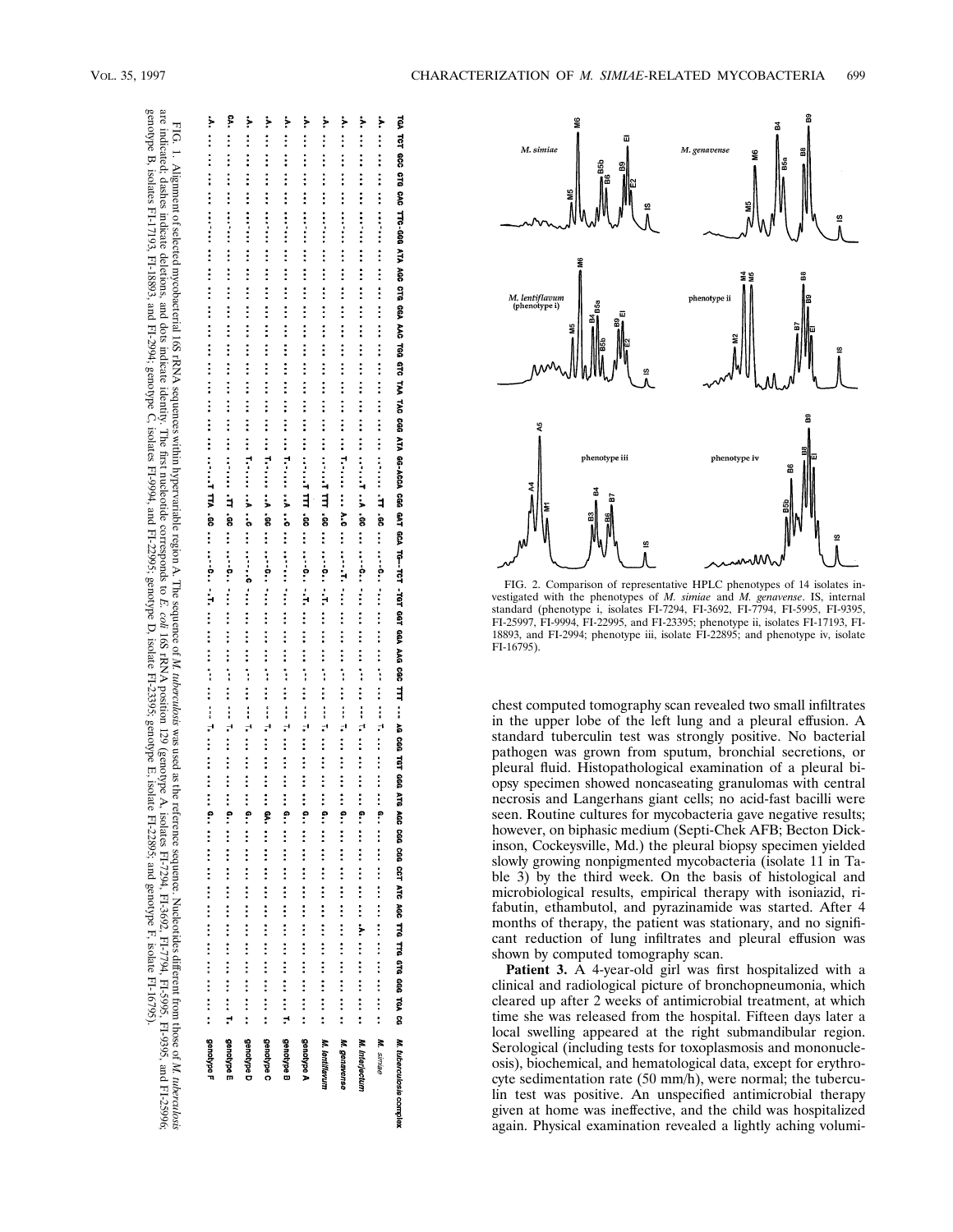|           |                                     |                                        |                                |                   | TABLE 2.                       |                                                                                                                                                                                                                                                                                                                                 | MICs for the                                                                                                                                                                                                                                                                                                         | solates tested                                                                                                                                                                                                                                                                                                                                     |                                                                                                                                                                                              |                   |                                                                                                                                                                                                                                                                                                                                 |                        |                            |                   |
|-----------|-------------------------------------|----------------------------------------|--------------------------------|-------------------|--------------------------------|---------------------------------------------------------------------------------------------------------------------------------------------------------------------------------------------------------------------------------------------------------------------------------------------------------------------------------|----------------------------------------------------------------------------------------------------------------------------------------------------------------------------------------------------------------------------------------------------------------------------------------------------------------------|----------------------------------------------------------------------------------------------------------------------------------------------------------------------------------------------------------------------------------------------------------------------------------------------------------------------------------------------------|----------------------------------------------------------------------------------------------------------------------------------------------------------------------------------------------|-------------------|---------------------------------------------------------------------------------------------------------------------------------------------------------------------------------------------------------------------------------------------------------------------------------------------------------------------------------|------------------------|----------------------------|-------------------|
|           |                                     |                                        |                                |                   | MIC (                          |                                                                                                                                                                                                                                                                                                                                 |                                                                                                                                                                                                                                                                                                                      |                                                                                                                                                                                                                                                                                                                                                    |                                                                                                                                                                                              |                   |                                                                                                                                                                                                                                                                                                                                 |                        |                            |                   |
| Drug      | I-7294,                             | FI-3692.<br>A(i)                       | $F1-7794,$<br>A (i)            | FI-5995,<br>A (i) | $\frac{1-9395}{A(i)}$          | $\begin{bmatrix} 1 & 0 & 0 & 0 \\ 0 & 0 & 0 & 0 \\ 0 & 0 & 0 & 0 \\ 0 & 0 & 0 & 0 \\ 0 & 0 & 0 & 0 \\ 0 & 0 & 0 & 0 \\ 0 & 0 & 0 & 0 \\ 0 & 0 & 0 & 0 \\ 0 & 0 & 0 & 0 \\ 0 & 0 & 0 & 0 \\ 0 & 0 & 0 & 0 \\ 0 & 0 & 0 & 0 \\ 0 & 0 & 0 & 0 \\ 0 & 0 & 0 & 0 \\ 0 & 0 & 0 & 0 \\ 0 & 0 & 0 & 0 \\ 0 & 0 & 0 & 0 \\ 0 & 0 & 0 & $ | $F_{\text{L}}$ $\frac{1}{2}$ $\frac{1}{2}$ $\frac{1}{2}$ $\frac{1}{2}$ $\frac{1}{2}$ $\frac{1}{2}$ $\frac{1}{2}$ $\frac{1}{2}$ $\frac{1}{2}$ $\frac{1}{2}$ $\frac{1}{2}$ $\frac{1}{2}$ $\frac{1}{2}$ $\frac{1}{2}$ $\frac{1}{2}$ $\frac{1}{2}$ $\frac{1}{2}$ $\frac{1}{2}$ $\frac{1}{2}$ $\frac{1}{2}$ $\frac{1}{2}$ | FLISSES,<br>$\frac{1}{2}$<br>$\frac{1}{2}$<br>$\frac{1}{2}$<br>$\frac{1}{2}$<br>$\frac{1}{2}$<br>$\frac{1}{2}$<br>$\frac{1}{2}$<br>$\frac{1}{2}$<br>$\frac{1}{2}$<br>$\frac{1}{2}$<br>$\frac{1}{2}$<br>$\frac{1}{2}$<br>$\frac{1}{2}$<br>$\frac{1}{2}$<br>$\frac{1}{2}$<br>$\frac{1}{2}$<br>$\frac{1}{2}$<br>$\frac{1}{2}$<br>$\frac{1}{2}$<br>$\$ | $F_{1295}^{1994}$<br>$F_{161}^{161}$<br>$F_{161}^{161}$<br>$F_{161}^{161}$<br>$F_{161}^{161}$<br>$F_{161}^{161}$<br>$F_{161}^{161}$<br>$F_{161}^{161}$<br>$F_{161}^{161}$<br>$F_{161}^{161}$ | $\overline{C(i)}$ | $\left.\frac{1}{2}$<br>$\frac{1}{2}$<br>$\frac{1}{2}$ $\frac{1}{2}$ $\frac{1}{2}$ $\frac{1}{2}$ $\frac{1}{2}$ $\frac{1}{2}$ $\frac{1}{2}$ $\frac{1}{2}$ $\frac{1}{2}$ $\frac{1}{2}$ $\frac{1}{2}$ $\frac{1}{2}$ $\frac{1}{2}$ $\frac{1}{2}$ $\frac{1}{2}$ $\frac{1}{2}$ $\frac{1}{2}$ $\frac{1}{2}$ $\frac{1}{2}$ $\frac{1}{2}$ | $\frac{123395}{D(i)}$  | $\frac{71-22895}{E (iii)}$ | 71-6795<br>F (iv) |
| E3GT      |                                     |                                        |                                |                   | $7272 - 40.5$<br>$7272 - 40.5$ |                                                                                                                                                                                                                                                                                                                                 |                                                                                                                                                                                                                                                                                                                      |                                                                                                                                                                                                                                                                                                                                                    |                                                                                                                                                                                              |                   |                                                                                                                                                                                                                                                                                                                                 | ~<br>83888541884881848 |                            |                   |
|           |                                     |                                        |                                |                   |                                |                                                                                                                                                                                                                                                                                                                                 |                                                                                                                                                                                                                                                                                                                      |                                                                                                                                                                                                                                                                                                                                                    |                                                                                                                                                                                              |                   |                                                                                                                                                                                                                                                                                                                                 |                        | $^{2}$ 3256 $^{1}$ 0.25    |                   |
|           |                                     |                                        |                                |                   |                                |                                                                                                                                                                                                                                                                                                                                 |                                                                                                                                                                                                                                                                                                                      |                                                                                                                                                                                                                                                                                                                                                    |                                                                                                                                                                                              |                   |                                                                                                                                                                                                                                                                                                                                 |                        |                            |                   |
|           |                                     |                                        |                                |                   |                                |                                                                                                                                                                                                                                                                                                                                 |                                                                                                                                                                                                                                                                                                                      |                                                                                                                                                                                                                                                                                                                                                    |                                                                                                                                                                                              |                   |                                                                                                                                                                                                                                                                                                                                 |                        |                            |                   |
| arith.    |                                     |                                        |                                |                   |                                |                                                                                                                                                                                                                                                                                                                                 |                                                                                                                                                                                                                                                                                                                      |                                                                                                                                                                                                                                                                                                                                                    |                                                                                                                                                                                              |                   |                                                                                                                                                                                                                                                                                                                                 |                        |                            |                   |
|           | n<br>2000 - 2004 - 400<br>2000 - 20 | $32 - 40$<br>$-40$<br>$-12$            | $2 \times 10$<br>$2 \times 10$ |                   |                                |                                                                                                                                                                                                                                                                                                                                 |                                                                                                                                                                                                                                                                                                                      |                                                                                                                                                                                                                                                                                                                                                    |                                                                                                                                                                                              |                   |                                                                                                                                                                                                                                                                                                                                 |                        |                            |                   |
| thambuto  |                                     |                                        |                                |                   |                                |                                                                                                                                                                                                                                                                                                                                 |                                                                                                                                                                                                                                                                                                                      |                                                                                                                                                                                                                                                                                                                                                    |                                                                                                                                                                                              |                   |                                                                                                                                                                                                                                                                                                                                 |                        |                            |                   |
| przeud    |                                     | $45 - 32$<br>$45 - 32$<br>$12$<br>$12$ | $4804 - 800448$                |                   |                                |                                                                                                                                                                                                                                                                                                                                 |                                                                                                                                                                                                                                                                                                                      |                                                                                                                                                                                                                                                                                                                                                    |                                                                                                                                                                                              |                   |                                                                                                                                                                                                                                                                                                                                 |                        |                            |                   |
| ianamycin |                                     |                                        |                                |                   |                                |                                                                                                                                                                                                                                                                                                                                 |                                                                                                                                                                                                                                                                                                                      |                                                                                                                                                                                                                                                                                                                                                    |                                                                                                                                                                                              |                   |                                                                                                                                                                                                                                                                                                                                 |                        |                            |                   |
| floxacin  |                                     |                                        |                                |                   |                                |                                                                                                                                                                                                                                                                                                                                 |                                                                                                                                                                                                                                                                                                                      |                                                                                                                                                                                                                                                                                                                                                    |                                                                                                                                                                                              |                   |                                                                                                                                                                                                                                                                                                                                 |                        |                            |                   |
|           |                                     |                                        |                                |                   |                                |                                                                                                                                                                                                                                                                                                                                 |                                                                                                                                                                                                                                                                                                                      |                                                                                                                                                                                                                                                                                                                                                    |                                                                                                                                                                                              |                   |                                                                                                                                                                                                                                                                                                                                 |                        |                            |                   |
|           | 0.364                               |                                        |                                |                   |                                |                                                                                                                                                                                                                                                                                                                                 |                                                                                                                                                                                                                                                                                                                      |                                                                                                                                                                                                                                                                                                                                                    |                                                                                                                                                                                              |                   |                                                                                                                                                                                                                                                                                                                                 |                        |                            |                   |
|           |                                     |                                        |                                |                   |                                |                                                                                                                                                                                                                                                                                                                                 |                                                                                                                                                                                                                                                                                                                      |                                                                                                                                                                                                                                                                                                                                                    |                                                                                                                                                                                              |                   |                                                                                                                                                                                                                                                                                                                                 |                        |                            |                   |
|           |                                     |                                        |                                |                   |                                |                                                                                                                                                                                                                                                                                                                                 |                                                                                                                                                                                                                                                                                                                      |                                                                                                                                                                                                                                                                                                                                                    |                                                                                                                                                                                              |                   |                                                                                                                                                                                                                                                                                                                                 |                        |                            |                   |
|           |                                     |                                        |                                |                   |                                |                                                                                                                                                                                                                                                                                                                                 |                                                                                                                                                                                                                                                                                                                      |                                                                                                                                                                                                                                                                                                                                                    |                                                                                                                                                                                              |                   |                                                                                                                                                                                                                                                                                                                                 |                        |                            |                   |

| 25.012           |
|------------------|
|                  |
| $\mathbf{1}$     |
|                  |
| $\sum_{i=1}^{n}$ |
|                  |
| TARIE 3          |
|                  |

|                                            | Conventional<br>identification       | <b>M.</b> interjectum | M. simiae | M. simiae           | M. simiae                                                                                                                                                                                                                            | M. interjectum | M. interjectur |                                                                | M. siniae<br>MAC |                  | M. simiae | M. simiae              |                        |                 | M. gordonae    |                       |
|--------------------------------------------|--------------------------------------|-----------------------|-----------|---------------------|--------------------------------------------------------------------------------------------------------------------------------------------------------------------------------------------------------------------------------------|----------------|----------------|----------------------------------------------------------------|------------------|------------------|-----------|------------------------|------------------------|-----------------|----------------|-----------------------|
|                                            |                                      |                       |           |                     |                                                                                                                                                                                                                                      |                |                | MAC                                                            |                  |                  |           |                        | MAC                    | MAC             |                |                       |
|                                            | phenotype<br>HPLC                    |                       |           |                     |                                                                                                                                                                                                                                      |                |                |                                                                |                  |                  |           |                        |                        |                 |                |                       |
|                                            | Genotype                             |                       |           |                     |                                                                                                                                                                                                                                      |                |                |                                                                |                  |                  |           |                        |                        |                 |                |                       |
|                                            | Yr of<br>isolation                   | $-994$                | 1992      | 994                 | 1994                                                                                                                                                                                                                                 | <b>1995</b>    | 1996           | 1993                                                           |                  | 5661<br>6661     | 1988      | 1995                   | 1995                   | 1995            | 1995           |                       |
| TABLE 3. Clinical and microbiological data | Isolation<br>$\text{site}^b$         | Jilan-1               | Vilan-1   |                     | Milan-2<br>Vicenza<br>Milan-2<br>Sondalo<br>Sondalo<br>Ancona<br>Udine<br>Ancona                                                                                                                                                     |                |                |                                                                |                  |                  |           | Ancona                 | Bergamo                | Florence        | 'icenza        |                       |
|                                            | significance<br>Clinical             |                       |           |                     |                                                                                                                                                                                                                                      |                |                |                                                                |                  |                  |           |                        |                        |                 |                |                       |
|                                            | Underlying disease                   | Adenocarcinoma        | None      |                     | Lymphoma<br>AIDS                                                                                                                                                                                                                     |                |                | None<br>Miliary tuberculosis<br>None<br>Cancer<br>AIDS<br>AIDS |                  |                  |           | Rheumatoid arthritis   | <b>AIDS</b>            | None            | None           |                       |
|                                            | presentation<br>Clinical             | Pulmonary fibrosis    | Pneumonia | Pneumonia           | Hemophilia                                                                                                                                                                                                                           | Pneumonia      | Pneumonia      | Lymphadenopathy                                                | <b>Emphysema</b> | <b>Tirrhosis</b> | Cough     | Pleural effusion       | Interstitial pneumonia | ung cavitations | ymphadenopathy |                       |
|                                            | Isolation                            |                       |           |                     | single single single single single single single single single single single single single single single singl<br>Single single single single single single single single single single single single single single single singl<br> |                |                |                                                                |                  |                  |           |                        |                        |                 |                |                       |
|                                            | rosopy<br>result<br>∖icr             | Negative              | Negative  |                     | Negative<br>Negative<br>Positive<br>Positive<br>Positive<br>Negative<br>Negative<br>Negative<br>Negative<br>Negative                                                                                                                 |                |                |                                                                |                  |                  |           |                        |                        |                 | Positive       |                       |
|                                            | Source of specimen<br>for culture    | Bronchial aspirate    | sputum    | putum               | Jastric aspirate                                                                                                                                                                                                                     | sputum         | Sputum         | ymph node                                                      | putun            | stools           | sputum    | leural biopsy specimen | sputum                 | Sputum          | -ymph node     |                       |
|                                            | Isolate<br>g.                        | FI-7294               | T-3692    | F644-I <sub>r</sub> | FI-5995                                                                                                                                                                                                                              | T-9395         | I-25996        | T-17193                                                        | T-18893          | $F1-2994$        | F666-I.   | T-22995                | $1 - 23395$            | 1-22895         | $1-16795$      |                       |
|                                            | atient Gender <sup>a</sup> -age<br>Ē | У-74<br>У             |           |                     | F.73<br>M-76<br>M-76<br>M-25<br>M-30<br>M-30<br>M-81<br>M-81<br>M-81<br>M-81<br>M-81                                                                                                                                                 |                |                |                                                                |                  |                  |           |                        |                        |                 | F <sub>1</sub> | " M, male; F, female. |
|                                            | ¤                                    |                       |           |                     |                                                                                                                                                                                                                                      |                |                |                                                                |                  |                  |           |                        |                        |                 |                |                       |

 $^a$  M, male; F, female. <br>  $\,$  and  $\,$  3 indicate three different clinical settings in Milan.  $^b$  The numbers 1, 2, and 3 indicate three different clinical settings in Milan. *b* The numbers 1, 2, and 3 indicate three different clinical settings in Milan.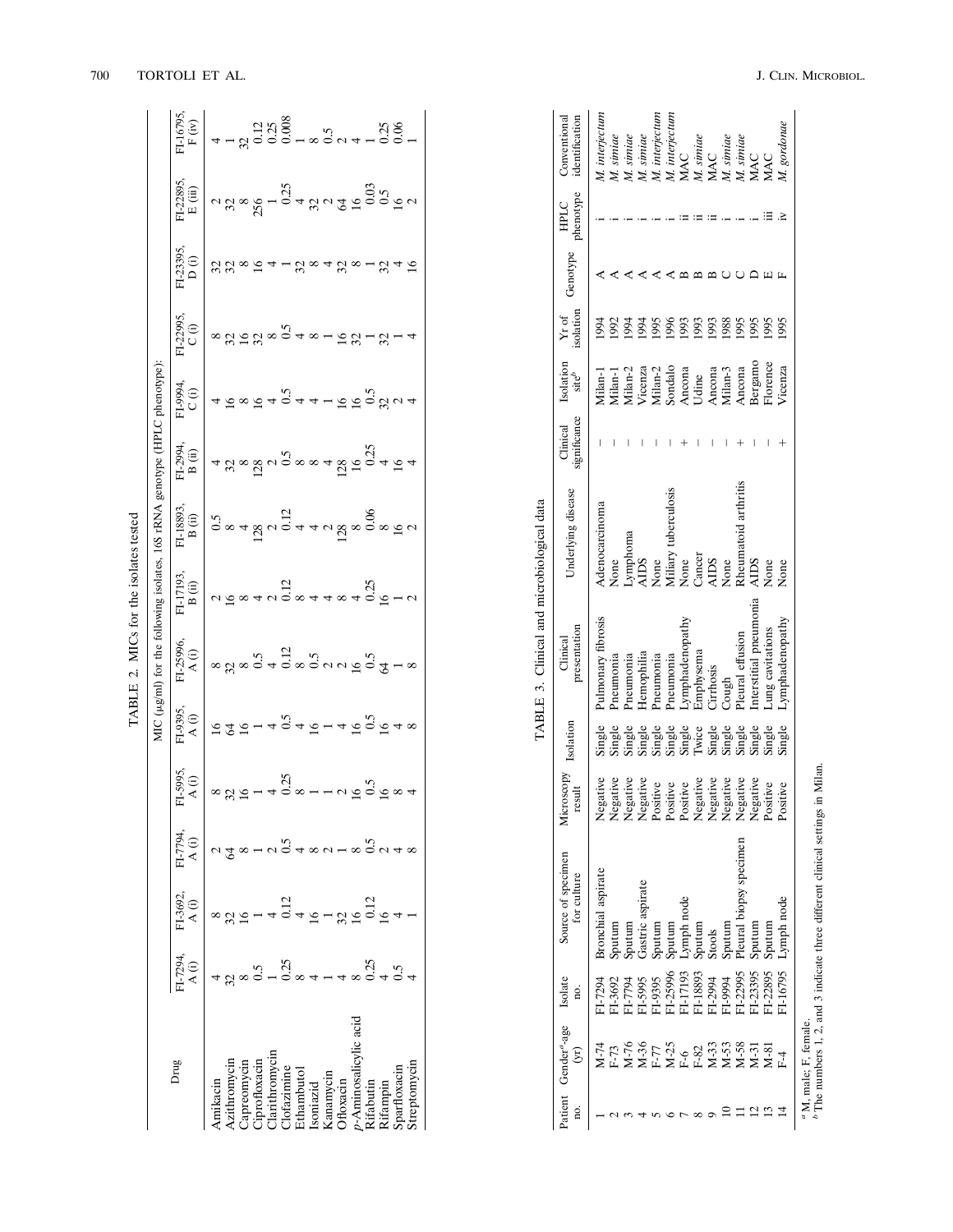nous lymph node with reddened overlying skin. Ultrasonic investigation showed a single sonographically hypodense mass (major axis, 2.5 cm) without evidence of colliquation; a week later colliquation areas had developed and a second swelling lymph node was present. Abdominal echographic scan and chest roentgenogram were normal. Under the hypothesis of a tubercular lymphadenitis, a therapeutic regimen with isoniazid and rifampin was started. Microbiological investigations performed on cervical lymph node biopsy specimens revealed scanty acid-fast bacilli which grew in culture and were identified with genetic probes as belonging to MAC (isolate 14 in Table 3). A fistula secreting necrotic yellowish material developed a few days later; the whole lymph node group was surgically removed and the girl was dismissed completely healed. No relapse has occurred so far.

# **DISCUSSION**

Recent genetic studies revealed within the genus *Mycobacterium* a much greater complexity than was previously believed to be the case and has led to the description of a number of new species. Although the rarity of reports concerning the isolation of new mycobacteria seems to suggest a limited dissemination of such organisms, we believe that their extent is grossly underestimated. The identification of mycobacteria for which commercial genetic probes are not yet available largely relies, in fact, on conventional tests which tend to assign them to one of the well-established species (15).

Genetic sequencing of mycobacterial 16S rRNA revealed differences in the number of nucleotides forming helix 18, which was at first considered a marker of phylogenetic distance between the rapidly and the slowly growing organisms (16). A short helix 18, initially considered a distinctive feature of the rapidly growing mycobacteria, subsequently appeared to be shared by *M. simiae* and related species such as *M. intermedium* (8), *M. interjectum* (12), and *M. genavense* (1). Most remarkably, *M. simiae* and related organisms show an identical nucleic acid sequence in helix 18, which therefore serves as a molecular marker for this intermediate group (5). This intermediate branch of the phylogenetic tree is now enlarged by the group of mycobacteria investigated here. Although the taxonomic status of these isolates (except *M. lentiflavum* [14]) has not been firmly defined, they are closely related to the species *M. simiae*, from which they can be differentiated on the basis of specific genetic sequences. Interestingly, HPLC patterns seem to support the genetic results, because the related species *M. genavense*, *M. simiae* (18), and the prevailing type in this study (Fig. 2, phenotype i) are characterized by similar HPLC profiles.

Depending on the approach used, the mycobacteria investigated here clustered differently. Identifications based on conventional tests appear to be little more that arbitrary labels, because they are reached with a very low level of confidence. The clusters determined by genetic and lipidic analyses, albeit not completely overlapping, appear, on the contrary, to be more solidly based; in fact, three genotypes (genotypes B, E, and F) of the six different genotypes (A, B, C, D, E, and F) identified by genetic sequencing coincide with three phenotypic clusters (phenotypic clusters ii, iii, and iv) emerging from HPLC, while the remaining three genotypes (genotypes A, C, and D) show a common mycolic acid pattern (phenotypic cluster i) (Table 3).

Apart from the six isolates fitting the newly described species *M. lentiflavum*, the taxonomic status of the other strains remains undetermined. It appears certain, however, that they are distinct from the commonly encountered species to which they could be assigned on the basis of conventional test results. Isolate FI-16795 appears to be of interest because it could be confused, on the basis of the AccuProbe test, with a MAIX isolate, but it differs from this group in both its mycolic acid and susceptibility patterns. In our experience, all MAIX isolates investigated so far present a HPLC profile typical of that of MAC (18) and are quite resistant to antimycobacterial drugs.

Although the clinical significance of the present set of novel mycobacteria as potential pathogens was proved for only three isolates, the potential clinical significance cannot be excluded for the majority of the other isolates, all the more so because in immunocompromised patients, from which three of our isolates were obtained, the transition from colonization to disease almost regularly accompanies a decrease in the CD4 level.

In conclusion, at present, only two techniques seem to have the potential to recognize new species of mycobacteria: genetic analysis and HPLC. So far, in fact, all reports concerning such microorganisms evolved from laboratories that used at least one of these approaches. Genetic sequencing, particularly of 16S rRNA, has been confirmed to be the method of choice for the ultimate discrimination of mycobacterial taxa, while within phenotypic investigations, HPLC analysis appears to be the method which best correlates with genotypic results.

#### **ADDENDUM IN PROOF**

An HPLC profile identical to the one presented by our phenotype ii is reported in the very recent proposal of *Mycobacterium triplex* sp. nov. (M. M. Floyd, L. S. Guthertz, V. A. Silcox, P. S. Duffey, Y. Jang, E. P. Desmond, J. T. Crawford, and W. R. Butler, J. Clin. Microbiol. 34:2963–2967, 1996); the respective 16S rRNA sequences differ, however, for the nucleotide at position 201.

### **ACKNOWLEDGMENT**

We thank P. Urbano (Institute of Microbiology, University of Florence, Florence, Italy) for suggestions and critically reviewing the manuscript.

#### **REFERENCES**

- 1. **Bo¨ttger, E. C., B. Hirschel, and M. B. Coyle.** 1993. *Mycobacterium genavense* sp. nov. Int. J. Syst. Bacteriol. **43:**841–843.
- 2. **Butler, W. R., S. P. O'Connor, M. A. Yakrus, R. W. Smithwick, B. B. Plikaytis, C. W. Moss, M. M. Floyd, C. L. Woodley, J. O. Kilburn, F. S. Vadney, and W. M. Gross.** 1993. *Mycobacterium celatum* sp. nov. Int. J. Syst. Bacteriol. **43:**539–548.
- 3. **Butler, W. R., L. Thibert, and J. O. Kilburn.** 1992. Identification of *Mycobacterium avium* complex strains and some similar species by high-performance liquid chromatography. J. Clin. Microbiol. **30:**2698–2704.
- 4. Kirschner, P., A. Teske, K. H. Schröder, R. M. Kroppenstedt, J. Wolters, and **E. C. Bo¨ttger.** 1992. *Mycobacterium confluentis* sp. nov. Int. J. Syst. Bacteriol. **42:**257–262.
- 5. **Kirschner, P., B. Springer, U. Vogel, A. Meier, A. Wrede, M. Kiekenbeck,** F. C. Bange, and E. C. Böttger. 1993. Genotypic identification of mycobacteria by nucleic acid sequence determination: report of a 2-year experience in a clinical laboratory. J. Clin. Microbiol. **31:**2882–2889.
- 6. Kirschner, P., A. Meier, and E. C. Böttger. 1993. Genotypic identification and detection of mycobacteria—facing novel and uncultured pathogens, p. 173–190. *In* D. H. Persing, T. F. Smith, F. C. Tenover, and T. J. White (ed.), Diagnostic molecular microbiology; principles and applications. American Society for Microbiology, Washington, D.C.
- 7. Koukila-Kähkölä, P., B. Springer, E. C. Böttger, L. Paulin, E. Jantzen, and **M. L. Katila.** 1995. *Mycobacterium branderi* sp. nov., a new potential human pathogen. Int. J. Syst. Bacteriol. **45:**549–553.
- 8. Meier, A., P. Kirschner, K. H. Schröder, J. Wolters, R. M. Kroppenstedt, and E. C. Böttger. 1993. *Mycobacterium intermedium* sp. nov. Int. J. Syst. Bacteriol. **43:**204–209.
- 9. **Nolte, F. S., and B. Metchock.** 1995. *Mycobacterium* p. 400–437. *In* P. R. Murray, E. J. Baron, M. A. Pfaller, F. C. Tenover, and R. H. Yolken (ed.), Manual of clinical microbiology, 6th ed. ASM Press, Washington, D.C.
- 10. **Runyon, E. H.** 1959. Anonymous mycobacteria in pulmonary disease. Med. Clin. N. Am. **43:**273–290.